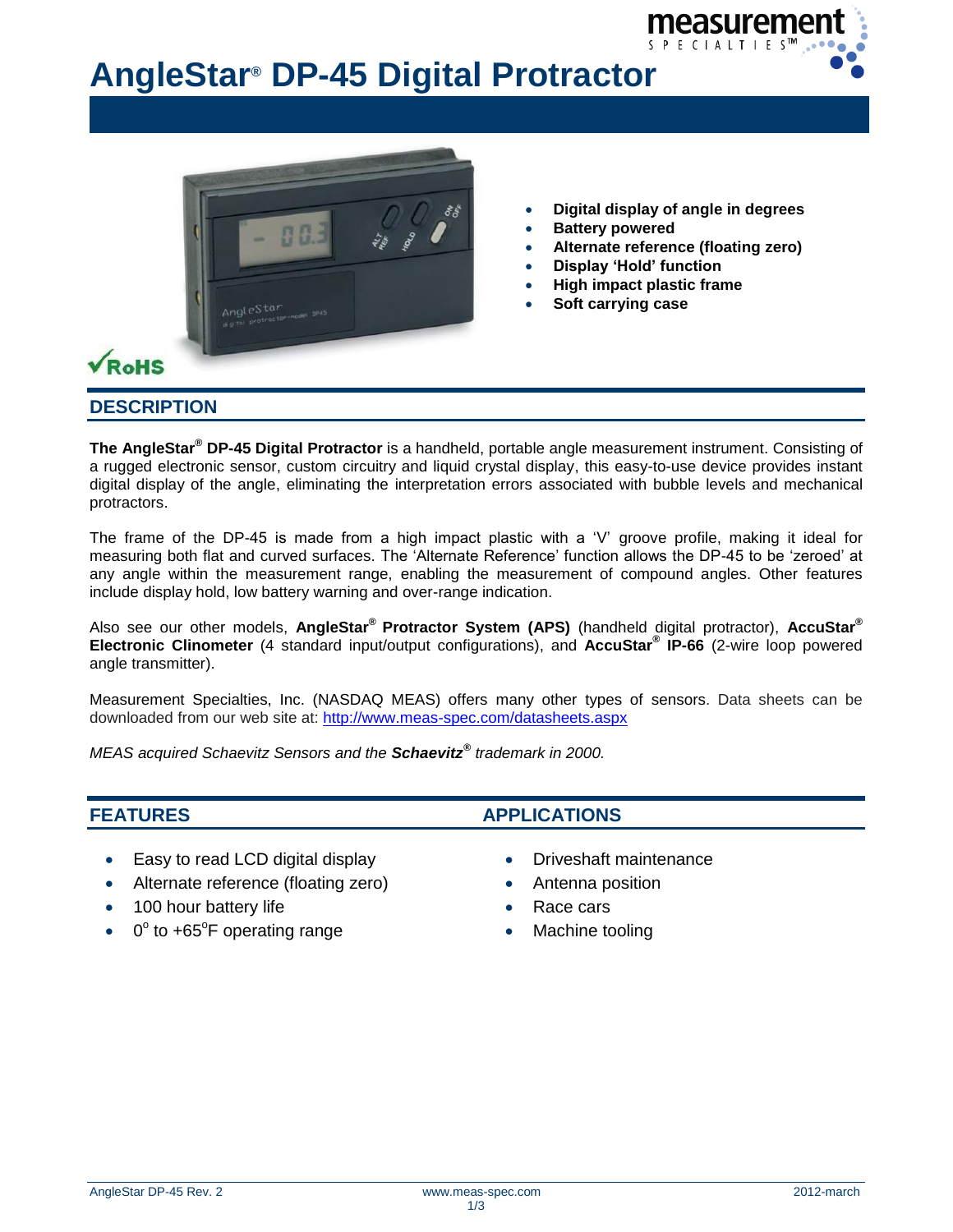

## **AngleStar® DP-45 Digital Protractor**

#### **PERFORMANCE SPECIFICATIONS**

| <b>ELECTRICAL</b>               |                                                            |  |
|---------------------------------|------------------------------------------------------------|--|
| Range                           | $±45.0^\circ$                                              |  |
| Resolution                      | $±0.1^\circ$                                               |  |
| Linearity                       |                                                            |  |
| 0 to $10^{\circ}$               | $±0.1^\circ$                                               |  |
| 10 $\degree$ to 45 $\degree$    | $±1.5\%$ of reading                                        |  |
| Repeatability                   | $\pm 0.1^\circ$                                            |  |
| Cross axis error                | $\langle$ 1% up to 45 $^{\circ}$ cross axis angle          |  |
| Voltage supply                  | 9 volt battery                                             |  |
| <b>Battery life</b>             | 100 hours (approx.)                                        |  |
| <b>ENVIRONMENTAL/MECHANICAL</b> |                                                            |  |
| Temperature range               |                                                            |  |
| Operating                       | 0 to +65 <sup>°</sup> C (32 to +149 <sup>°</sup> F)        |  |
| Storage                         | $-40^{\circ}$ to $+65^{\circ}$ C (-40 to $+149^{\circ}$ F) |  |
| Weight                          | 12.3 ounces (345 grams)                                    |  |

#### *Notes:*

*All values are nominal unless otherwise noted!*

### **DIMENSIONS AND FUNCTIONS**

**1. ON/OFF** The instrument is powered by a single push of the ON/OFF button. Power is removed by a second push of the same button or after a 10 minute time out period.

**2. HOLD** The display reading on the LCD is retained and flashes when the HOLD button is depressed. Push again to release hold feature.

**3. ALT REF** (Floating Zero) Alternate reference allows you to zero the digital readout anywhere within its range for a quick and accurate measurement of deviations from a reference surface.

**4. LO BAT LO BAT** is displayed on the LCD when the battery voltage drops below 7 volts. The battery should be replaced when this condition exits. Low battery voltage may affect accuracy.

**5. MINUS SIGN** The minus sign (-) indicates an angle in the counterclockwise direction from zero. Absence of the minus sign indicates an angle clockwise from zero.

**6. OVER RANGE** When the instrument is used at an angle that exceeds its measurement range (±55° from level, null) no angular reading will appear on the LCD and OVER RANGE will flash.

**7. ALT REF** Depressing the ALT REF button will zero the display reading to a new reference and "ALT REF" will be displayed on the LCD. A second push of the ALT REF will return the instrument to normal, or gravity referenced mode. *Dimensions are in inches (mm)*